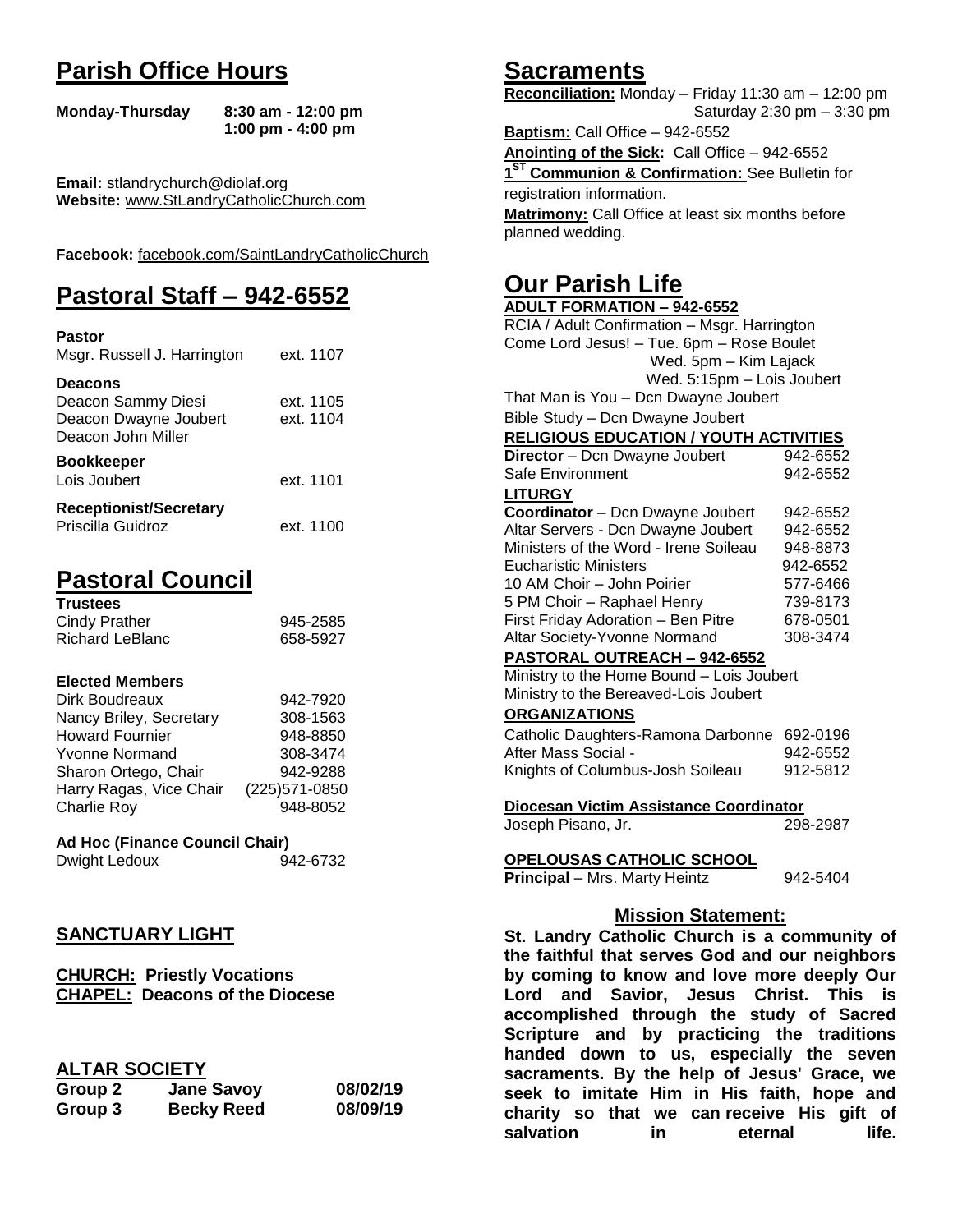**Volume 68, No. 31 –** *Seventeenth Sunday of Ordinary Time* **– July 28, 2019**

*From the Desk of Msgr. Harrington…*

*A Prayer Composed by St. Oscar Romero Martyred in San Salvador in 1980, Canonized October 16, 2018 by Pope Francis*

It helps now and then to step back and take the long view. The kingdom is not only beyond our efforts, It is even beyond our vision.

We accomplish in our lifetime only a tiny fraction of the magnificent enterprise that is God's work.

Nothing we do is complete, which is another way of saying that the kingdom always lies beyond us.

No statement says all that could be said. No prayer fully expresses our faith. No confession

brings perfection, no pastoral visit brings wholeness, no program accomplishes the church's mission.

No set of goals and objectives includes everything.

This is what we are about: We plant seeds that one day will grow. We water seeds already planted,

knowing that they hold future promise. We lay foundations that will need further development.

We provide yeast that produces effects far beyond our capability.

We cannot do everything, and there is a sense of liberation in realizing that. This enables us to do

something, and to do it very well. It may be incomplete, but it is a beginning, a step along

the way, an opportunity for the Lord's grace to enter and do the rest.

We may never see the end results, but that is the difference between the master builder and the

worker.

We are workers, not master builders; ministers, not messiahs. We are prophets of a future

that is not our own. Amen.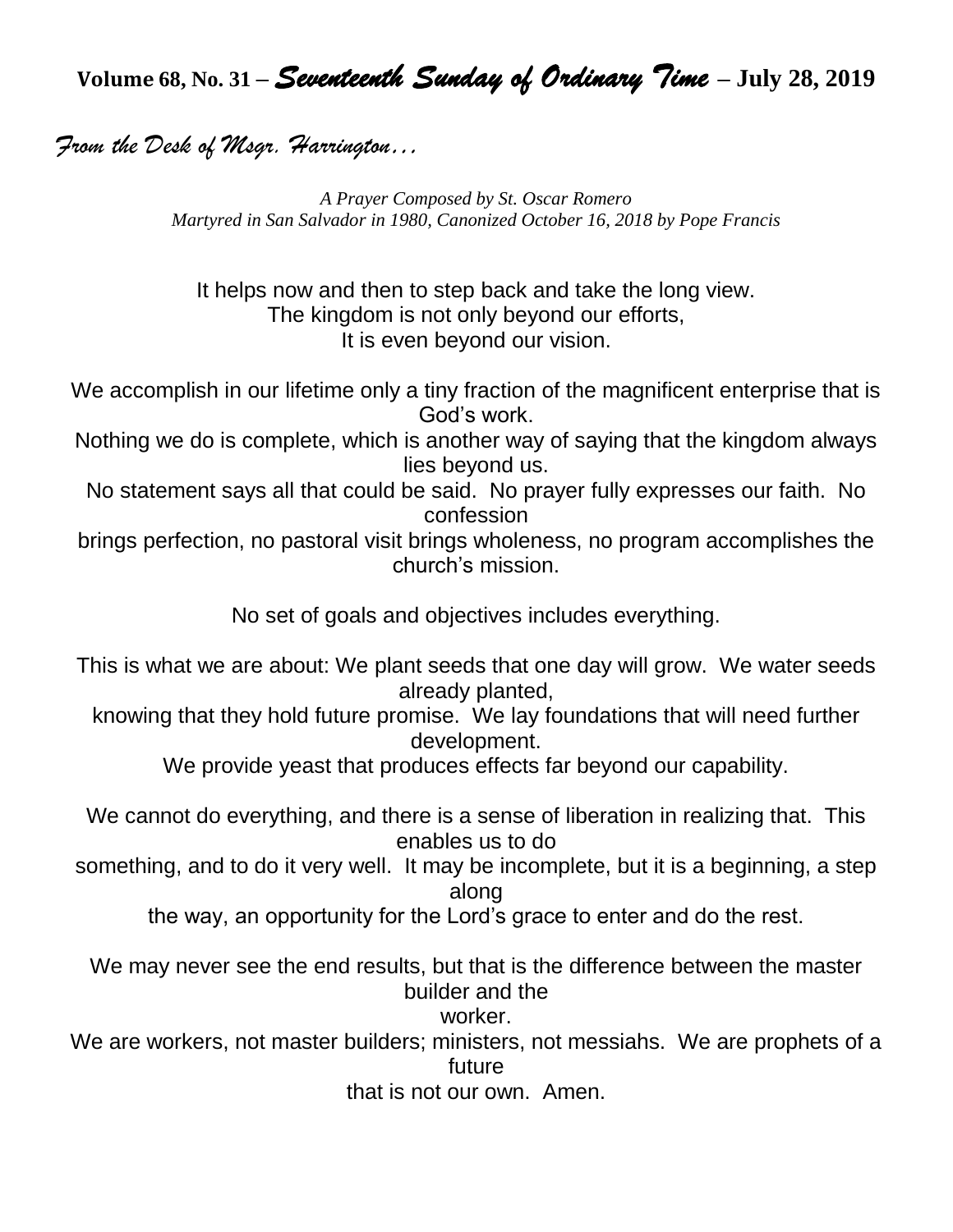## **POPE FRANCIS' INTENTIONS –**

**August - Families, Schools of Human Growth** That families, through their life of prayer and love, become ever more clearly "schools of true human growth."

## **OFFERTORY COLLECTIONS –**

#### **July 21, 2019** REGULAR **\$9143.79**

| "'''''''''''                    | 99179. <i>i</i> 9 |
|---------------------------------|-------------------|
| <b>GOAL</b>                     | \$9000.00         |
| Maintenance & Repair Fund       | \$89.50           |
| Maintenance Endowment           | \$170.00          |
| <b>Catholic Communications</b>  | \$2.00            |
| Poor & Needy                    | \$742.00          |
| <b>Bishop's Services Appeal</b> | \$1231.00         |
|                                 |                   |

Thank You for Your Generosity!

## **2nd Collection**

**07/28/19** – OCS Foundation **08/04/19** – Maintenance & Repair Fund

## **REMINDERS FOR THE WEEK**

**Sun. – 07/28**

**Mon. - 07/29 5:45pm** Rosary @ Lafleur Monument

**Tue. - 07/30 6:00pm** Come, Lord Jesus!

# **Wed. - 07/31**

**5:00pm** Come, Lord Jesus! **5:15pm** Come, Lord Jesus!

## **Thu. - 08/01**

**Fri. - 08/02 – Office Closed 7:00am** 1 1<sup>st</sup> Friday Adoration

#### **Sat. - 08/03**

| 7:30am | <b>Benediction</b> |
|--------|--------------------|
| 8:00am | Mass in Church     |

### **READINGS FOR FAITH SHARING Seventeenth Sunday in Ordinary Time**

**Genesis 18:20-32** Abraham bargained with God for the safety of the innocent.

**Psalm 138** "Lord, on the day I called for help, you answered me."

**Colossians 2:12-14** God nailed our sins to the cross of Christ.

**Luke 11:1-13** Jesus teaches us to pray ad reminds us to persevere in prayer.

In the passage from Luke's Gospel that we hear today the disciples ask Jesus to teach them how to pray. Jesus not only tells them what to say, he assured them of his father's attentiveness and concern. But before that, we hear Abraham speaking directly to God, appealing on behalf of the faithful ones. As Saint Paul asserts, faith is stronger than death, just as God's forgiveness is stronger that our sins.

## **PRAY FOR OUR SEMINARIANS**

**-Michael Vidrine** St. John, Melville **-Garrett Broussard** OLOGC, LC

**-Trey Fontenot** Sacred Heart of Jesus, VP

Father, in your plan for our salvation you provide shepherds for your people. Fill your Church with the spirit of courage and love. AMEN.

## **PRAY FOR A PRIEST EACH DAY**

| <b>Sunday, 07/28</b> | Fr. Gregory Heslip, LC             |
|----------------------|------------------------------------|
| <b>Monday, 07/29</b> | Fr. Matther Higginbotham           |
| Tuesday, 07/30       | Fr. Godwin Imoru                   |
| Wednesday, 08/31     | Fr. Thomas James                   |
| Thursday, 08/01      | <b>Pope Francis</b>                |
| <b>Friday, 08/02</b> | <b>Pope Emeritus Benedict, XVI</b> |
| Saturday, 08/03      | <b>Bishop Douglas Deshotel</b>     |
|                      |                                    |

Eternal Father, we lift up to You, these and all the priests of the world. Sanctify them. Heal and guide them. Mold them into the likeness of Your Son Jesus, the Eternal High Priest. May their lives be pleasing to You. In Jesus' name we pray. AMEN

## **AFTER MASS SOCIALS**

**Each Sunday, following the 8am and 10am Masses we gather in the South Sacristy of the church for coffee & donuts and FELLOWSHIP! Everyone is welcome! Please use the outside entrance near the southeast corner of the church. Please do not enter through the sanctuary. Please NO FOOD in any other area of the church.**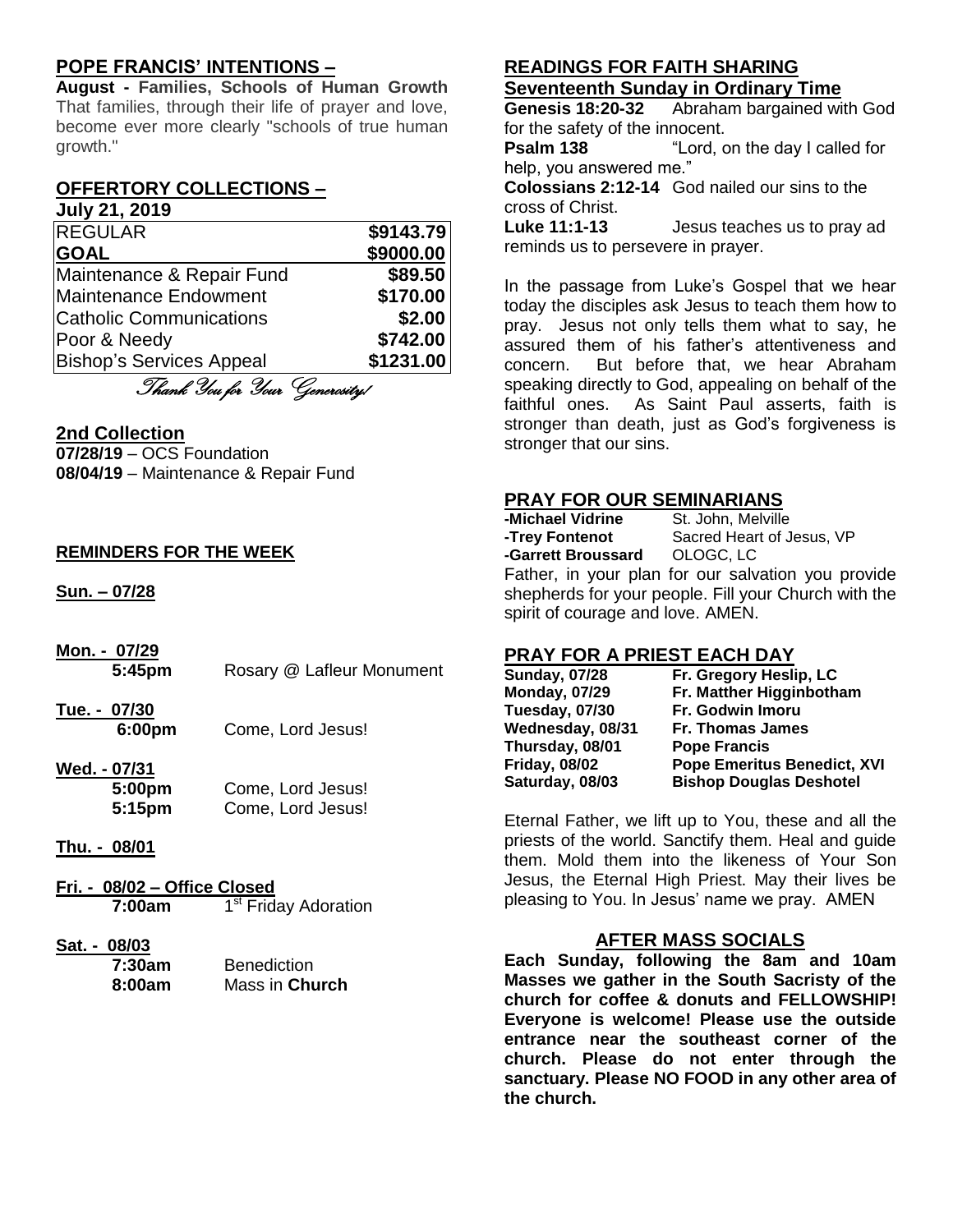## **MASS INTENTIONS**

## **Saturday, July 27**

**4:00pm** Carolyn M. Bertrand; Wayne, Jeanette & Jonathan Lalonde; Leroy & Elia Huguet; Gregory Wade, Steve Ronald & Robert "Bob" Fontenot; Norris Leger, Toby & Winnie Lalonde & Family; Roy & Justine L. Elder Family; Charles F. Going & Wm. Hatch Families; Special Intention; Eli Thanh Huynh; Barbara Burleigh Thibodeaux; Shelton Daigle and Carrie Soileau; Neal Whipp Family & Fr. Joseph C. DeLuca; Madelyn McKinney; Kermit Christ; Anna Lois Joubert; Nola Guidroz; Robert (Bob) Chachere;Come, Lord Jesus Groups

## **Sunday, July 28**

**08:00am** Bernel, Arthur & Eva Fontenot; Youle, Therese & John Ray Fontenot and Martin J. St. Amand; Eddie Stelly; John(BD) & Dona Clary; M/M John, John Jr., Jacob & Michael FaKouri; James E. Martin; Patricia Ann Briggs; Kevin Gobert (BD) **10:00am** Romy Keyes; Souls in Purgatory; Holly Clegg; M/M Lee Martin, Jon Martin & Loray Martin Bertrand & Rita Darby; The Sick & Dying; Malcolm "Slick" & Margaret Martin; Aldon Joseph "Danny" Richard; Orphan Souls; Dorothy (Vige) Lasseigne; Lawrence Kelly & Darius & Zetta Deville; Harriet H. Doucet; William "Billy" H Jarrell, Jr.; M/M Emillian Bodin & Joyce Lagrange; Stephen Taylor; M/M Ezra Martin & Denise Hull; Nita & J. Y. Bordelon Sr.; Lee & Beverly Faul & Mark Capone Jr.; Guise Tran Ho; Carol, Joyce & Baby Ortego; Beverly Claire Hebert Nash; Lee L. Dupre; Anna Lee Dupre; M/M Stanley Vige

**5:00pm** St. Landry Church Parishioners **Monday, July 29**

**12:05pm** The Sick & Dying; Souls in Purgatory; Nita & J. Y. Bordelon Sr.

## **Tuesday, July 30**

**12:05pm** The Sick & Dying; Souls in Purgatory; Estelle (DA) & Louis Marks, Jr.; Louis Bryan (LB) Halphen; Nita & J. Y. Bordelon Sr.

#### **Wednesday, July 31**

**12:05pm** Martin Sr., Angela, Martin Jr. & Wilda Cosgrove; Souls in Purgatory; The Sick & Dying; Holly Clegg; Father Joe Breaux; Nita & J. Y. Bordelon Sr.

## **Thursday, August 01**

**12:05pm** Souls in Purgatory; Nita & J. Y. Bordelon Sr.; Emile & Nancy(BD) Fontenot

## **Friday, August 02**

**12:05pm** Arthur & Eva (DA) Roy; Souls in Purgatory Nita & J.Y. Bordelon Sr.

#### **Saturday, August 03**

**08:00am** Victoria Barron; Nita & J. Y. Bordelon Sr.

## **PRAYER INTENTIONS**

Rena Mae Angelle, Dannie Ardoin, Brenda & Dennys Baird, Camden Barnard, Victoria Barron, Addi Baquet, Eric Baquet, Mona Bernard, Rada Bono, Derek Bourque, Connie Benoit, James Buford Bergeron, Paula Bienvenu, Robert Bienvenu, Marty Billeaudeau, Randy Bordelon, Ricky Bordelon, Alexandra Boudreaux, Mildred D. Boudreaux, Joan Brady, Judy Smith Briscoe, Eden Broussard, Nico Campbell, German Cardoza, Kennadi Claire, Ronnie Collette, Liz Constanino, Betty Cormier, Leroy Darbonne, Glenda G. Darbonne, Christopher Darby, Francis "Flossie" David, Angie Dejean, Rose DeKerlegand, Barbara Dopson, Lee Dubuc, Wanda Dupre, Glyn Durio, Willie Mae Emonet, Johnny Fontenot, Brandon Fuselier, Glenda Gaudet, Albert Going, Robert Going, Jr., Sarah Groth, Rita Guidroz, Amelia Guillory, Gabrielle Hanson & Family, Norma Hargroder, Jeanette Harville, Carol Hebert, Scott Hebert, Eva Herbert, Corrace Hollier, Rosalie Jackson, Bryan Fontenot, Linda L. Fontenot, Jo Ann Jones, Leon Khan, Joyce LaCasse, Charles Kenneth Lalonde, Sr., Virgie Lanclos, Lisa Leblanc, Jenny Ledoux, Ronald Leger, Sawyer Leger, Paul Leleux, Margie Lintzen, Cassandra Marceaux, Malcolm Marcus, Kathy Martin, Verna Martin, Heather E. Matt, Sidney Matt, Marguerite Miller, Taylor Morales, Glenda Moreau, Julia Ortego, Gene Paillet, Mary Paillet, Elliot Pavlovich, Glenda Pitre, Michelle Poulet, Butch Richard, Gerald Roy, Emery Richard, Jessie Richard, The Keith Richard Family, Geneva Scallon, Pap Roy, Jason Sonnier, Clara Smith, Elaine Soileau, Ronald Speyrer. Fred Stafford, Andrew Stelly, Audrey Stelly, Becky Sylvester, Andrew Tarleton, Richard Tatman, Ervin Thibodeaux, Margaret Thibodeaux, Brett Walker, Augustine Wilson, Brad Woodel, Evelyn Wyble, Caleb Zachary

**(It is diocesan policy that we must have permission from any individual that is to be placed on the list of intentions prior to their name being listed.)**

## **FRIENDS OF THE BEREAVED**

**Thanks to the "Friends of the Bereaved" for kindness, consideration, and prayers made in Lonnie Ortego's name. – The Ortego Family**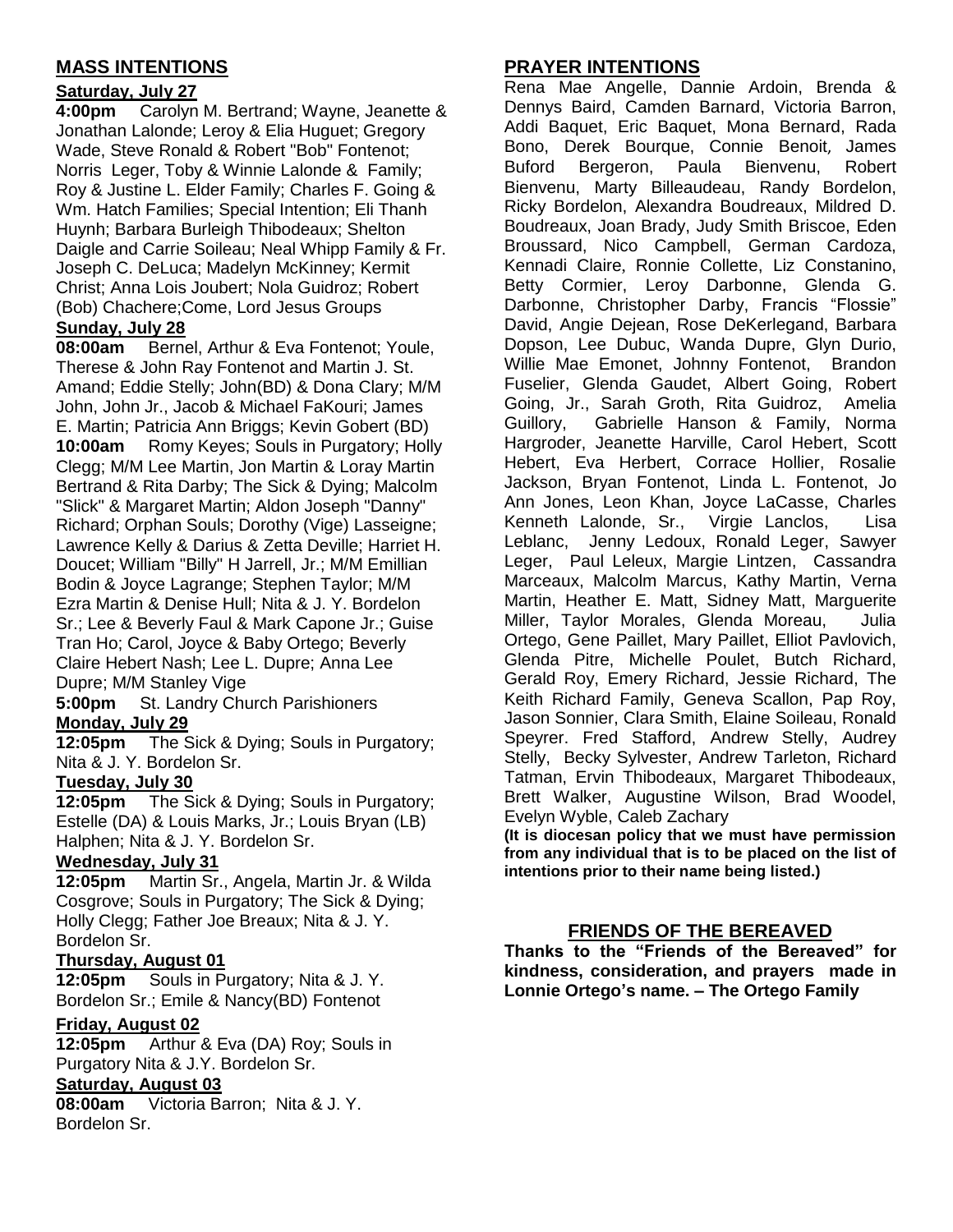### **SUMMER TRAVELS?**

**Don't miss Sunday Mass simply because you are on Summer Vacation… Visit [www.masstimes.org](http://www.masstimes.org/) to find the Mass that best fits your schedule ANYWHERE in the U.S.**

#### **ALTAR SOCIETY**

**The Altar Society meets on the second Monday of every month at 5:15pm in Valentin Hall. We are always welcoming New Members to be a part of our mission to assist in beautifying our church for the sacred liturgies. Our next meeting will be in September! (Summer Break!) For more information call Yvonne Normand @ 337-308-3474 or Janis Courvelle @ 337-789- 0971.** 

### **ALTAR SERVERS**

**We are always looking for more young people who desire to serve our Lord in this very important ministry! All Students who have made their 1st Holy Communion through HS are invited to become servers… Parents contact Deacon Joubert for more information.**

#### **MUSIC MINISTRY**

**We are always looking for new voices to enhance our ministry of liturgical music! If you feel called to share your talents in this capacity, call one of our choir directors – JP Poirior (337) 577-6466 or Rafael Henry (337) 739-8173, or call the parish office and someone will get with you!**

#### **KNIGHTS of COLUMBUS**

**The Knights of Columbus, Council #1173 meets on the second Thursday of each month. Call Josh Soileau (337)912-5812 if you are interested in joining.** 

#### **NATURAL FAMILY PLANNING**

**The Diocesan offices of Marriage and Family Life and Catechetics are co-sponsoring a workshop outlining:**

- **The theology behind Natural Family Planning (NFP).**
- **The teachings of the church on contraception.**
- **The different methods of NFP**

**Presenters will be Fr. Blake Dubroc and Dr. Kim Hardy. The workshop will be held on Saturday, 7/27 from 8am-Noon at the Immaculata Center. You may register online @ Diolaf.org/Theologyof-the-body-for-NFP or by calling the office of Marriage and Family Life – 337-261-5653.** 

#### **ONLINE CATECHESIS**

**The Diocese of Lafayette has partnered with Franciscan University in Steubenville, Ohio, to give everyone in the diocese access to workshops that can help in their religious formation. Although some of the workshops are geared towards teachers, many simply give information on topics that many of us want to know more about (i.e. the Eucharist, Mary, New Testament, Old Testament). All you have to do is go to [www.franciscanathome.com/diolaf](http://www.franciscanathome.com/diolaf) to begin to create your account. The Office of Catechetics has a short 3 minute video on their webpage that will direct you on how to create an account. Our parish (or institution) has already been placed in the system, so all you have to do is create your personal account.**

### **GRIEVING DADS**

**Red Bird Ministries is offering an overnight weekend retreat at The Lodge in Butte La Rose (1031 La Salle St, Breaux Bridge, LA) for grieving fathers to experience hope, healing, and fellowship. Follow Me, will be held on Friday, September 20 - Sunday, September 22, 2019. Retreat concludes on Sunday at 11 AM. Men who have experienced any form of child loss are invited (including miscarriage, still birth, and the loss of an infant, child, adolescent, or adult child). Early Bird Registration - \$125 by 8/15/19. Late Registration - \$150 by 9/8/19. Sponsorships are available. Space is limited. Register now at redbird.love/dadsretreat.**

#### **PRAYER FOR HURRICANE SEASON**

O God, Master of this passing world, hear the humble voices of your children. The Sea of Galilee obeyed your order and returned to its former quietude; you are still the Master of land and sea. We live in the shadow of a danger over which we have no control. The Gulf, like a provoked and angry giant, can awake from its seeming lethargy, overstep its conventional boundaries, invade our land and spread chaos and disaster. During this hurricane season, we turn to You, O loving Father. Spare us from past tragedies whose memories are still so vivid and whose wounds seem to refuse to heal with the passing of time. O Virgin, Star of the Sea, Our Beloved Mother, we ask you to plead with your Son in our behalf, so that spared from the calamities common to this area and animated with a true spirit of gratitude, we will walk in the footsteps of your Divine Son to reach the heavenly Jerusalem where a storm-less eternity awaits us.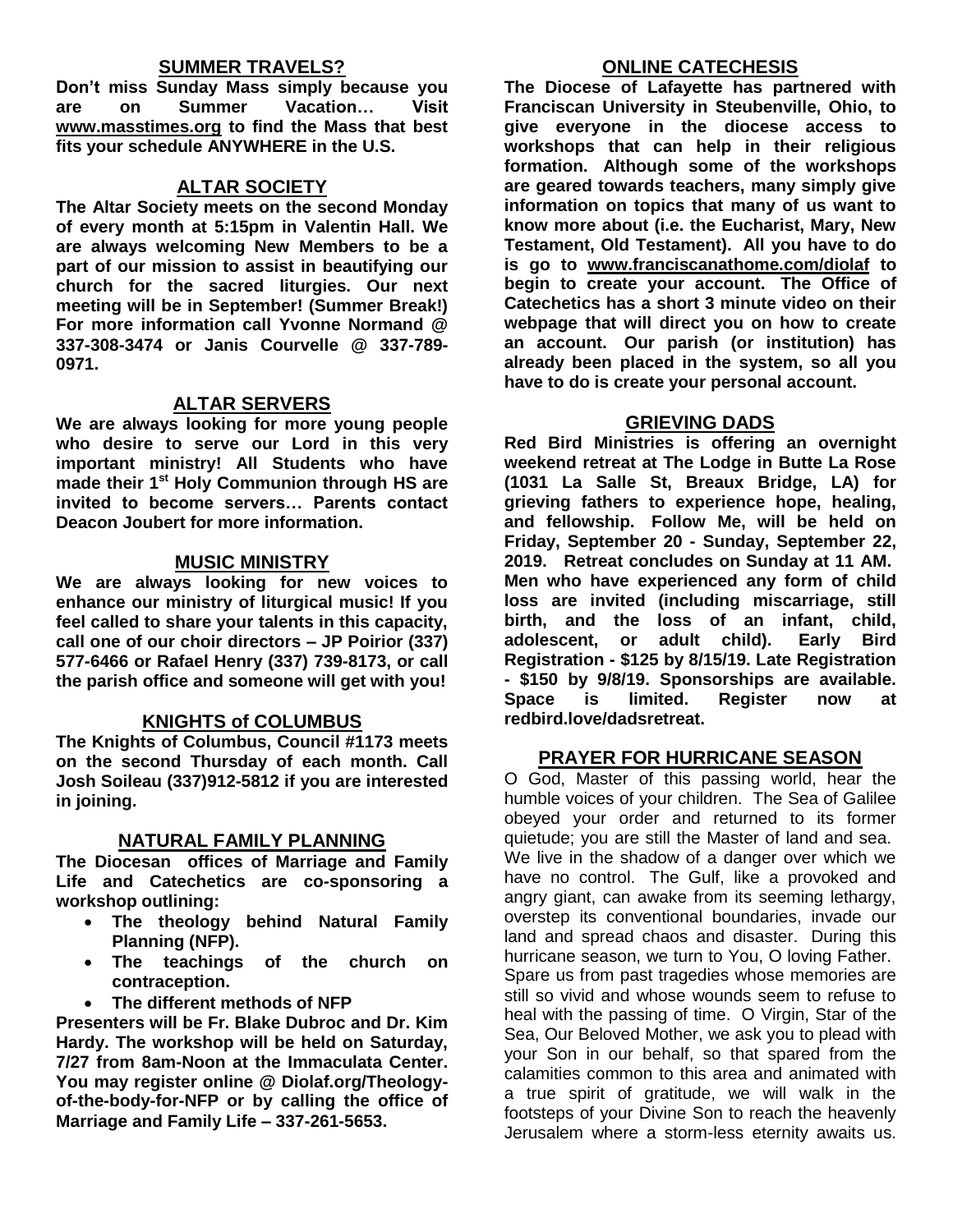## **EXTRA – ORDINARY MINISTERS**

#### **August 03/04**

**Saturday – 4:00pm Altar Servers:** Broty & Katie Stelly **Extra-ordinary Ministers of the Eucharist:**  Regena Stelly, Michelle Naquin, Didier Hargroder, Suzette Ellis, Alice Cormier

**Reader: Anne Zorn**

#### **Sunday – 8:00am**

**Altar Servers:** Leigh Labrie, Beau & Ethan Stelly **Extra-ordinary Minister of the Eucharist:** Beverly Bernard, Debbie Fay, Beth Stelly **Reader:** Jude Guidry **10:00am**

#### **Altar Servers**: Sam Chachere, Hieu & Jacob Tran **Extra-Ordinary Ministers of the Eucharist:**

Paul Briley, Cynthia Guidry, Joe Blumrich, Carolyn Jarrell

**Reader:** Catherine Benson

#### **5:00pm**

**Altar Servers:** Mark & Myles Collins **Extra-ordinary Ministers of the Eucharist:** Glenn & Shawn LeBlanc, Marcelle Abshire, Carrol Lafleur

**Reader:** Mercy Jannise

## **OCS CORNER**

**Check the OCS website [\(www.OCSvikings.com\)](http://www.ocsvikings.com/) for important dates in August concerning the beginning of the 2019-2020 school year. For the latest news, the Opelousas Catholic School Facebook page may also be viewed.** 

**New parents are reminded about the Safe Environment Training to be held on August 6 at 6 pm. Please mark your calendars.** 

**The theme for this upcoming school year is "cOnfidenCe" … confidence that our students are given every opportunity to practice their faith; confidence that our students are prepared academically for every challenge; confidence that our activity sponsors and coaches are incorporating Catholic values into competition; and confidence that our school's financial future is secure and stable. "WE ARE Opelousas Catholic!"**